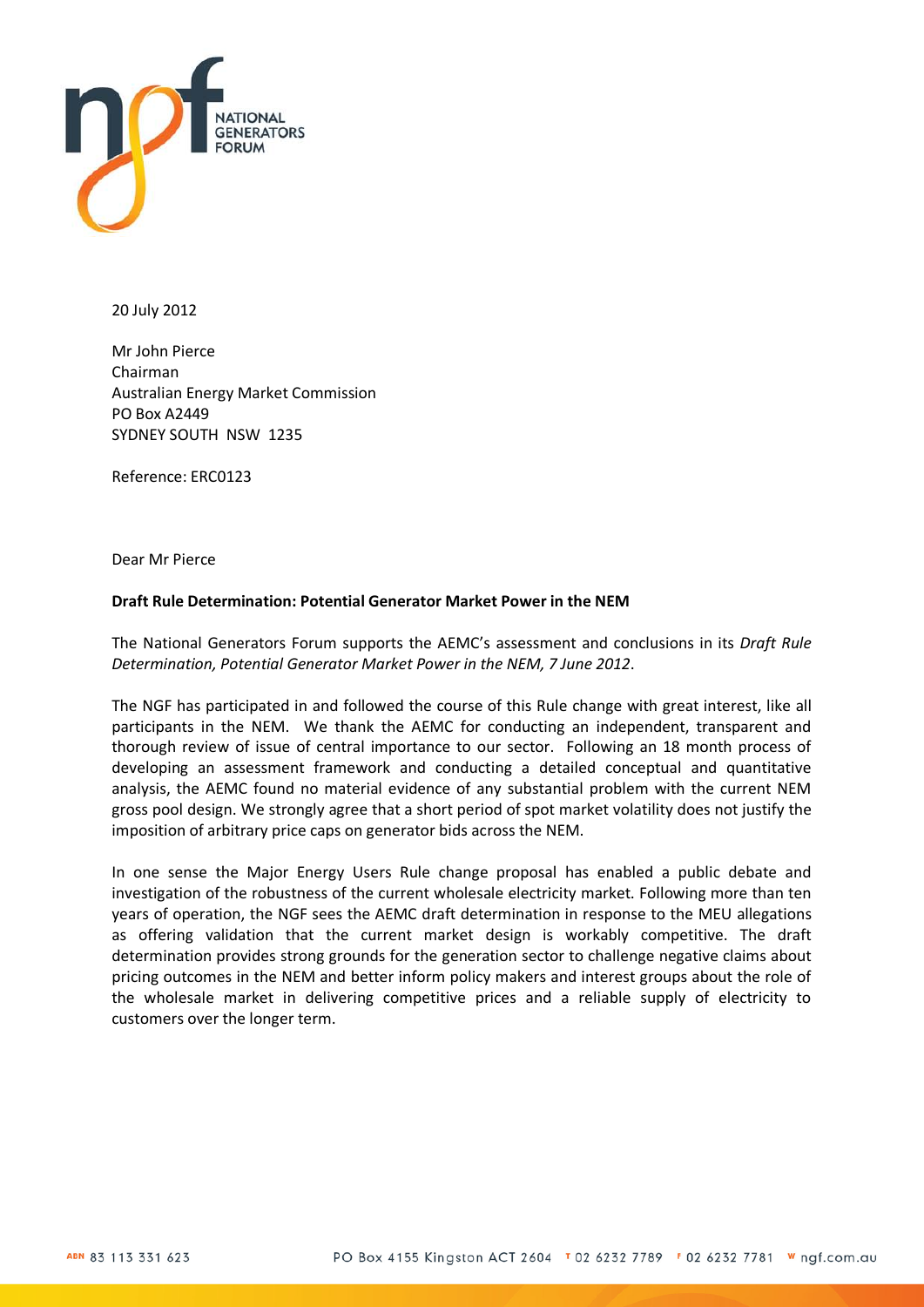## Key findings of the AEMC's draft determination

After strong initial reservations about the appropriateness of proceeding with this Rule change, the NGF considers that the AEMC has made some important judgements about the approach for considering the efficiency of the current NEM design and settings.

- *Definition of substantial market power.* The NGF agrees with the AEMC that the starting point for considering a market power concern must be based on "substantial" prices that are held at a level above what would prevail in a workably competitive market for a sustained period of time.
- *Transient market power.* Similarly, a transient period of prices above long run marginal cost is not sufficient evidence of a problem with generator market power. Investors will only commit to large scale capital projects if they are confident of making a return on their upfront investment through time. The NEM was deliberately designed to elicit periods of price volatility to provide a signal of tightening supply-demand conditions.
- *Market power is only likely to be sustained if there are inefficient barriers to entry*. The NGF agrees that any assessment of market power concerns needs to be supplemented by an analysis of market features which may raise the costs of new entrants. We agree that such an analysis should focus on socially inefficient impediments to new entry and strategic barriers potentially created by the actions of incumbent players.

The NGF strongly supports the AEMC's key conclusion that the MEU proposal is likely to reduce the long-term reliability of supply to consumers:

The MEU's proposed rule would pose unacceptable limitations on the ability of NEM generators to recover their efficient costs. In the long-term, a generator must have an expectation that it will likely be able to recover its efficient costs, both for that generator to remain solvent and to encourage further investment and injections of capital to the NEM. A market design that does not provide a generator with a reasonable opportunity to recover its efficient costs will fail in attracting the necessary investment to maintain supply availability in line with the growth in demand.<sup>[1](#page-1-0)</sup>

#### Using long run marginal cost as a benchmark

In the earlier stages of this Rule change review, the NGF cautioned the AEMC about the limits of relying on a simple 'yes or no' test when comparing average wholesale prices with one measure of long run marginal cost. While the underlying reasons for this concern remain, the NGF recognises the following aspects of the modelling work:

• NERA applied two methodologies for calculating LRMC and applied a low and high estimate for one of those measures. Reporting a band of LRMC estimates reduces the risk of false precision. Any measure of LRMC is dependent on the underlying assumptions, which are open to the discretion of the modeller to set. Using a range of reasonable assumptions, in this case investor risk premiums, provides a better indication of cost uncertainty.

<span id="page-1-0"></span> $^{-1}$  AEMC. Draft Rule Determination, Potential Generator Market Power in the NEM, June 2012, p.49.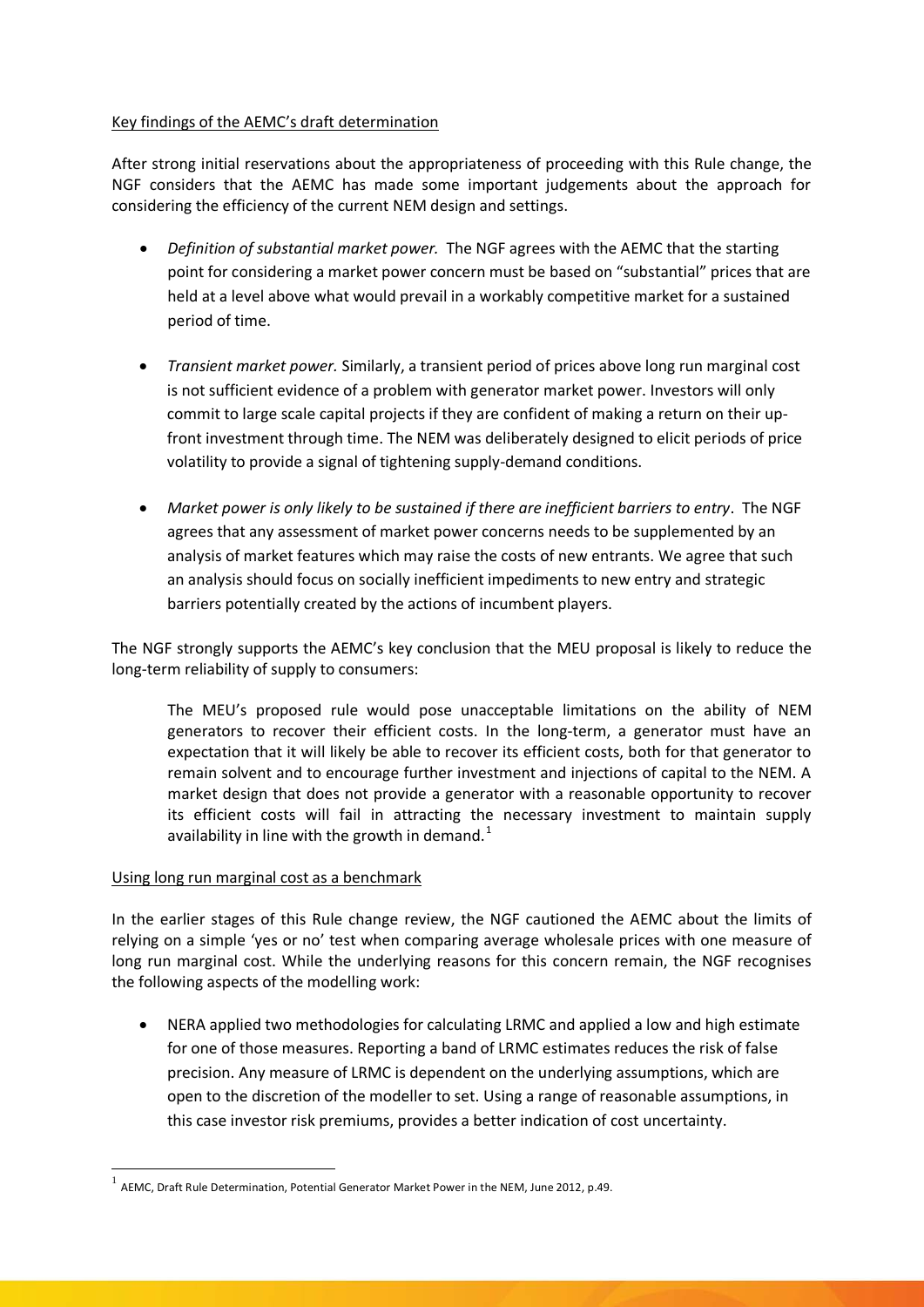- NERA acknowledged and accepted that there were one-off, atypical market drivers affecting pricing outcomes in 2006-07 and 2007-08. Severe and widespread drought conditions and record high demands (and unplanned plant outages), particularly in New South Wales and Queensland, resulted in periods of high prices. Wholesale prices have fallen substantially in following years to a point where "more recently, wholesale prices have not been sufficient to recover the costs of new entry".
- The AEMC is of the view that there are a range of factors that are likely to place downward pressure on electricity demand in the short to medium term – rapidly rising retail prices, the Renewable Energy Target, solar PV installations, energy efficiency programs and broader macro-economic conditions. AEMO's recent publication of the National Electricity Forecasting Report 2012 confirms this assessment.

The NGF notes that both of the methodologies selected by NERA would be likely to report markedly lower LRMC estimates than an approach based on building a new standalone gas-fired plant to deliver an additional generating unit to the market.

## Another data point - pricing outcomes for 2011-12

NERA's analysis covered the period 2005-06 to 2010-11 – NERA finalised their report in April 2012. Wholesale price outcomes for 2011-12 confirm the AEMC and NERA conclusions, in a very dramatic way. Load-weighted wholesale NEM price outcomes in all regions for the past financial year were the lowest ever recorded (in real terms) and substantially below the LRMC estimates reported by NERA for 2010-11.



*Chart 1: NEM annual regional volume-weighted spot price, 1999-00 to 2011-12*

The following table shows spot price outcomes for 2011-12 by region and presents those prices as a percentage of NERA's low and high estimates for LRMC (based on the 'approximation approach'). These volume weighted prices are in all cases substantially below any of the LRMC estimates. The NGF does not claim that this is evidence by itself to form any particular view, but it emphatically confirms the recent price trends reported by NERA.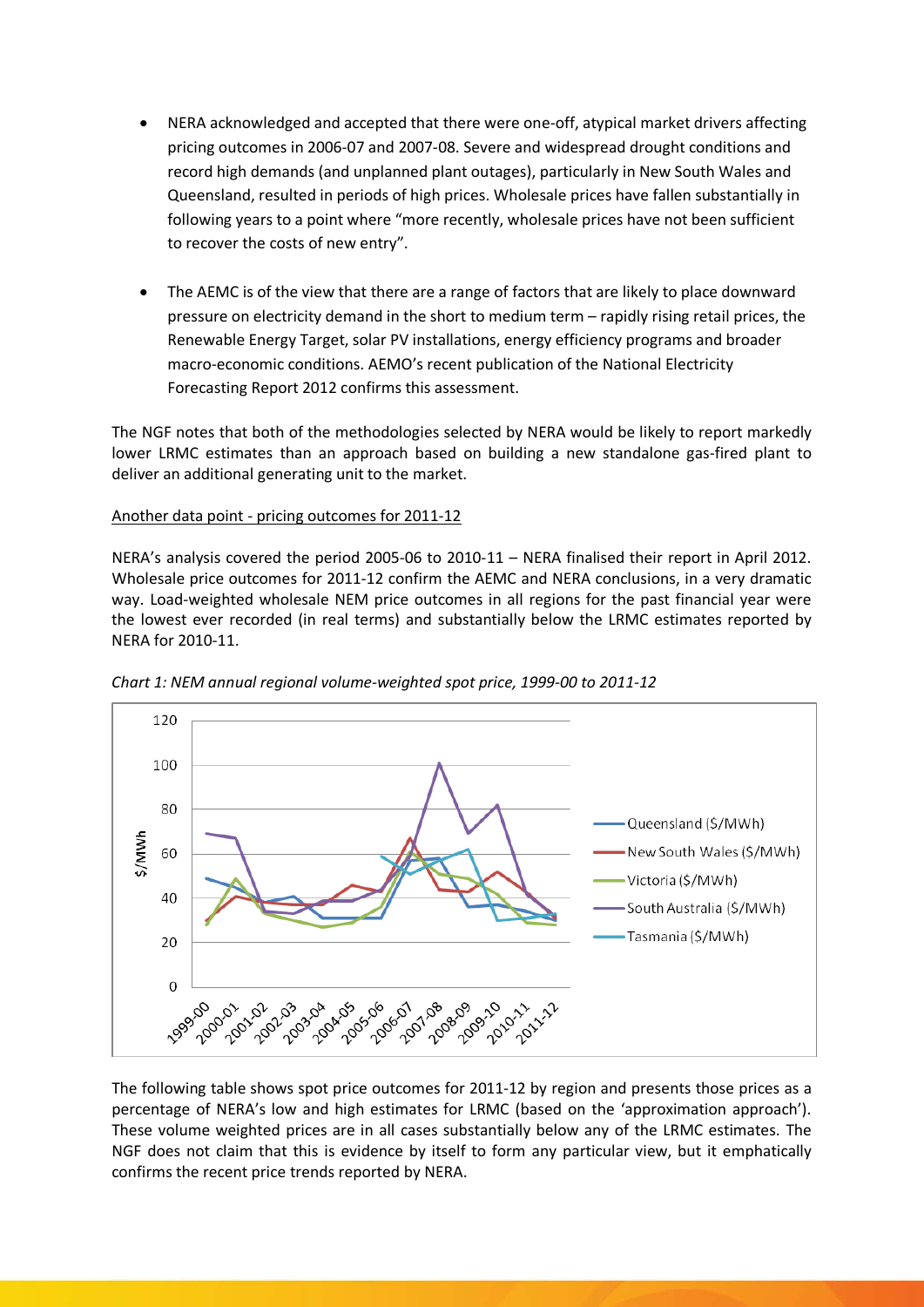|                 | 2011-12 spot price<br>(S/MWh) | as a % of low LRMC | as a % of high LRMC |
|-----------------|-------------------------------|--------------------|---------------------|
| New South Wales | 31                            | 55%                | 40%                 |
| Queensland      | 30                            | 55%                | 41%                 |
| Victoria        | 28                            | 51%                | 37%                 |
| South Australia | 32                            | 50%                | 36%                 |

*Table 1: Annual volume-weighted spot price, as a percentage of 2010-11 LRMC estimate, by region*

## Investment time frame

The AEMC's framework for assessing the exercise of substantial generator market power required a relevant timeframe for examining whether there was evidence that such power had been exercised in a sustained or non-transient manner.

Given how clear cut the annual results were in each region, the AEMC was not drawn on making comment on the period of analysis, commenting only that "the Commission has considered the results of the NERA's comparison of annual average wholesale prices with LRMC over a time-frame sufficient that new entry would be expected to occur in the absence of barriers to entry."

The NGF understands why the AEMC was reluctant to put a definitive timeframe on the dynamics of the investment cycle in the electricity industry, but remains firmly of the view that the originally proposed period of 2 to 3 years is too narrow for the purposes of this type of assessment, for two reasons:

- 1. Both transmission and generation investments require significant lead times, not just for the construction of the project, but also to complete planning and approval processes. A minimum of five years should be the starting point for any significant investment response;
- 2. In addition, the specific characteristics of generation investments in an energy-only market, namely that investment expenditures tend to be substantial, that investment is irreversible, and that there is considerable uncertainty about future market outcomes (as well as government policies), investors have a strong incentive to delay projects. These factors mitigate against a prompt investment response as a result of high prices.

# Geographic definition of the market

The AEMC reported results from NERA modelling of a hypothetical monopolist test which was applied to each NEM region to provide some indication of the relevant geographic market boundaries for its broader evaluation. Using data from 2010-11, NERA's modelling suggested that by adding 5% to every plant bid within a region, a hypothetical regional monopolist would find such a strategy profitable, implying that competition from interconnectors would not be sufficient to limit price increases.

The AEMC indicated that these results "pointed to the conclusion that each region of the NEM should be treated as its own market for the purposes of the comparison of wholesale price to LRMC".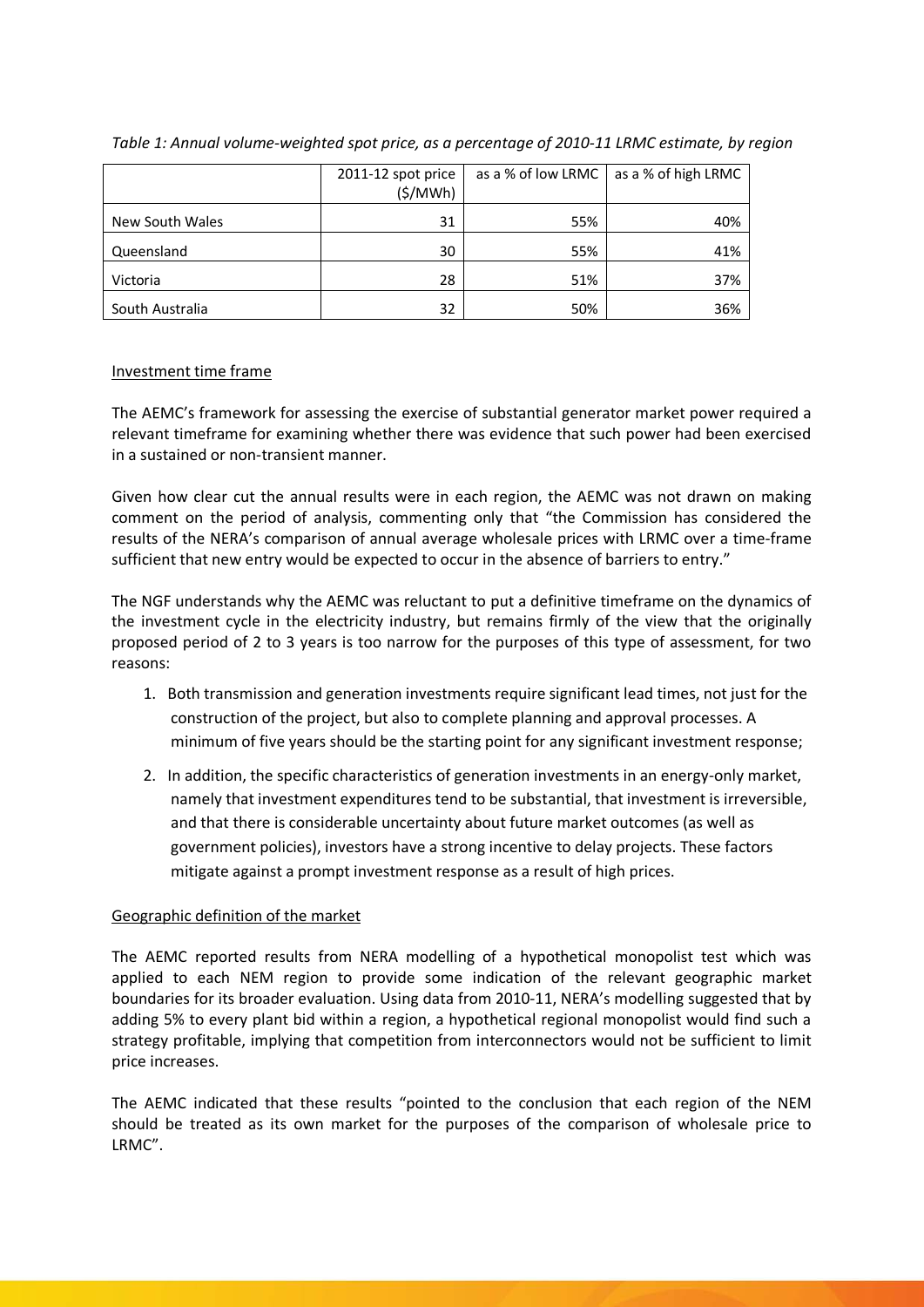The NGF does not consider that the 'small but significant and non-transitory increase in price' test is an appropriate test for defining the geographic boundary of the electricity industry. Such a simplistic approach does not take account of:

- the degree of actual price separation between regions and the incidence of constraints between regions;
- the ability of retailers to hedge inter-regional price exposures, backed by the purchase of inter-regional settlement residues;
- the degree of substitution between generators in different regions; nor
- the importance of forward contracting decisions in encouraging plant to bid low to ensure plant is dispatched and generators receive the prevailing spot price.

The NGF is of the view that the SNIP 5% test should not be the sole factor guiding a market definition assessment in any future competition assessment of the NEM given that it completely ignores the practical limits on generator bidding and .

## Potential barriers to entry in electricity generation

The AEMC's draft determination incorporates the analysis and findings of a detailed consultant's report on barriers to entry in electricity generation. In its earlier submissions, the NGF highlighted the importance of looking at barriers to entry as a key indicator of the structural competitiveness of a market as part of a broader analysis. The NGF also noted that not all barriers to entry are inefficient or a cause for concern if they are a normal business cost in making a significant sunk investment.

The NGF strongly supports the Competition Economists Group's key finding:

The weight of evidence indicates that barriers to entry are unlikely to be a major concern in NSW, Queensland and Victoria, although this may be because between incumbent firms is strong rather than entry necessarily being easy in each of these States. In particular, individual firm market shares do not suggest a high likelihood of unilateral substantial market power and concentration levels are below or declining to be close to ACCC's threshold for competition concerns. Evidence on pricing close to LRMC does not suggest barriers to entry or lack of competition between incumbents are creating the potential for excess pricing. ... We identified no evidence of strategic barriers to entry in NSW, Queensland or Victoria.<sup>[2](#page-4-0)</sup>

#### LRMC measures should not be relied upon to monitor market performance

Wholesale electricity prices over the past few years have been low relative to any measure of LRMC. While this demonstrably supports the NGF's position that the AEMC should not intervene to impose price limits on current NEM design, we do not support the use of an LRMC versus price methodology as the basis for an ongoing indicator of market efficiency.

<span id="page-4-0"></span> $2$  Competition Economists Group, Barriers to entry in electricity generation: A report to the AEMC, June 2012, p.64.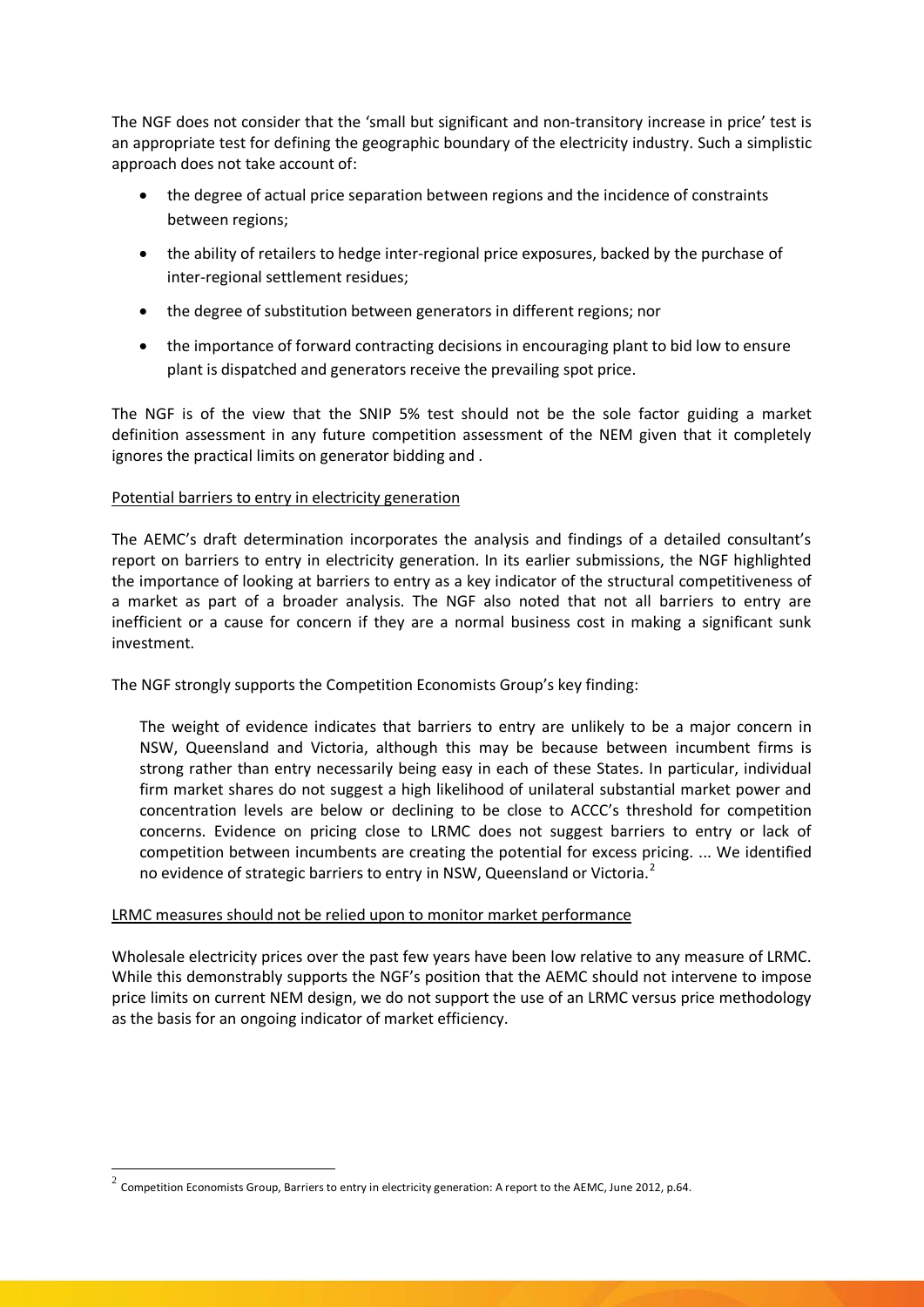The NGF maintains its concerns with a simple theoretical approach that posits a cycle of high prices followed by investment followed by a period of low prices. Investment dynamics in a capitalintensive market like the NEM are more complex. :

- 1. There is a range of different methodologies for calculating LRMC that have been applied to utility pricing, and each is dependent on the assumptions and cost data available at the time. For example, an incremental system-wide LRMC approach is not the same as the LRMC of building and operating an additional unit of particular generation technology.
- 2. Any test that focuses on average historical prices may be misleading. For an investor, the focus is on post-entry prices and whether they will be sufficient to recover the cost of the investment. What is crucial is the not the current height and shape of the price duration curve, but its height and shape post-entry. Given the scale and cost of major new power station assets, generation investment will only take place if expected post-entry (rather than actual) prices are greater than LRMC over some longer-term timeframe.
- 3. The LRMC standard assumes that investors undertake a standard (static) net present value calculation of revenues and costs. Such an investment criterion is no longer valid where there is uncertainty about future market outcomes and government policies, investment projects are irreversible and sunk, and investments can be delayed. In these circumstances, there is an option value attached to waiting, and it is often optimal to postpone the timing of the new investment.

The NGF considers that any evaluation of generator market power must look at a broad picture – including a sufficiently long term timeframe for an investment cycle, consider all relevant factors affecting short-term price movements, assess whether there are 'inefficient' barriers to entry for new investors, and take account of all reasons why generation investors may delay huge and irreversible project decisions.

#### Summary

The AEMC's review of the MEU Rule change proposal has taken place against the backdrop of sharply rising retail prices for all customer groups – some 60% to 80% over the past five years, with further increases likely in the near term. The AEMC's analysis has shown starkly that wholesale electricity prices have remained at or well below new entrant levels, apart from a period dominated by severe drought conditions. Low wholesale electricity prices in the past few years have offset retail price increases, not contributed to the rises.

Rising retail prices are hurting both consumers and generators alike. These rises are driven by escalating monopoly regulated network charges, the rate of the carbon price, the Federal mandatory renewable target program, state-based greenhouse programs, and the cost of energy efficiency schemes. Unlike prices determined in a competitive wholesale market, all of these cost increases are a direct consequence of government policy or regulatory action in one form or another. There is much greater scope for moderating or reducing retail prices by changing these policy settings than by attempting to artificially suppress short term spot market prices.